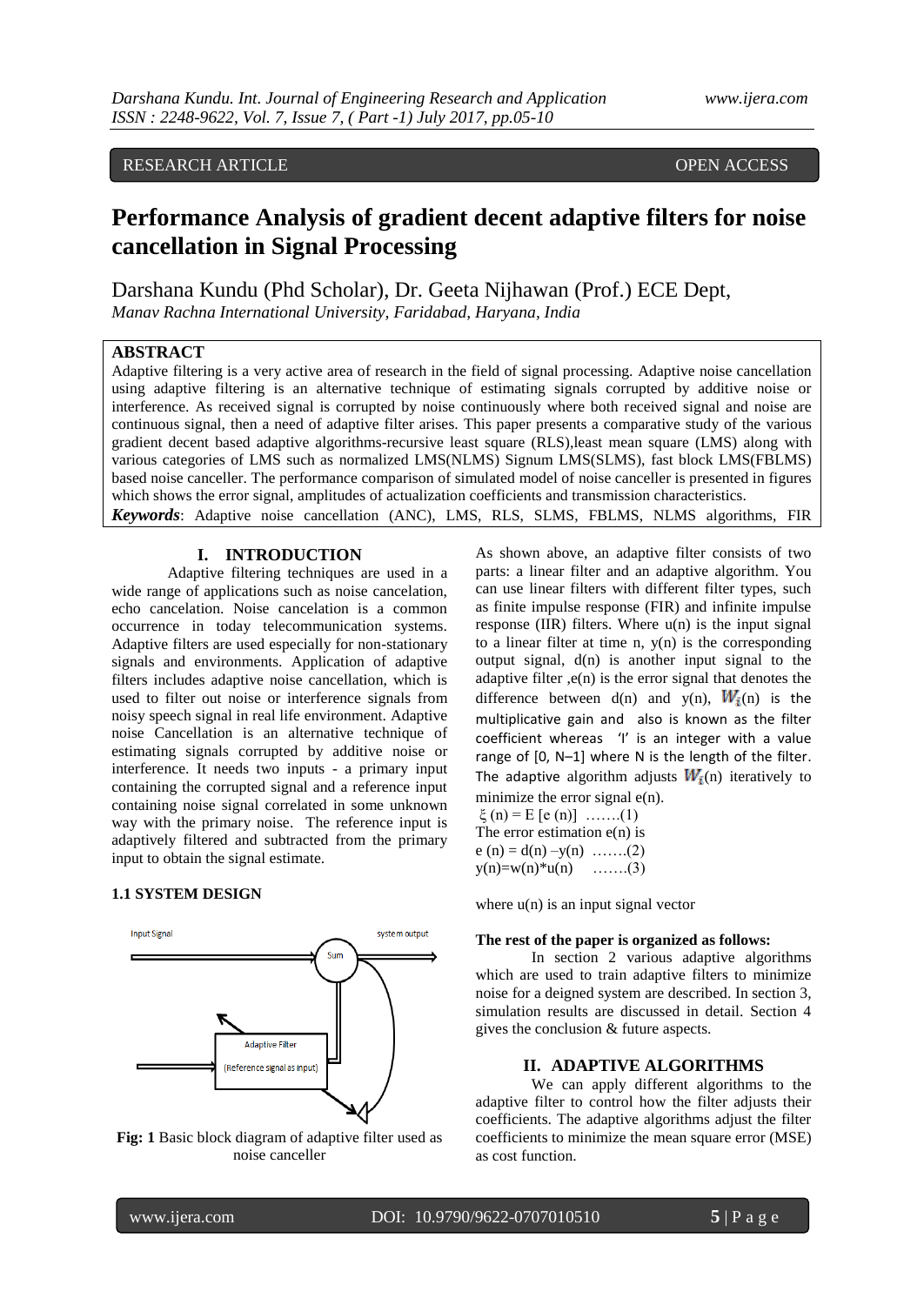#### **2.1 LMS(standard LMS) algorithm:-**

The least-mean square (LMS) algorithm updates the linear filter coefficients such that the mean square error (MSE) cost function is minimized .It perform the following operation to update coefficients of the adaptive filter.

a. Calculates the error signal  $e(n)$  by using equation(2).

b. Coefficient updating equation is

 $w(n+1) = w(n) + \mu u(n) e(n), \dots (4)$ 

Where  $\mu$  is the step size of the adaptive filter (n) is weight vector and  $u(n)$  is the input signal vector.

#### **2.2 Signum LMS**

Some adaptive filter based applications require to implement adaptive filter algorithms on hardware targets, such as digital signal processing (DSP) devices. These targets require a simplified version of the standard LMS algorithm. The signum function, as defined by the following equation, can simplify the standard LMS algorithm.

$$
sgn(x) = \begin{cases} 1; & x > 0 \\ 0; & x = 0 \\ -1; & x < 0 \end{cases}
$$

Sign-sign LMS algorithm—Applies the signum function to both  $e(n)$  and  $u(n)$ . This algorithm updates the coefficients of an adaptive filter using the following equation:

$$
W(n+1)=w(n)+\mu \cdot sgn(e(n)).sgn(u(n)).\ldots.(5)
$$

Notice that when either  $e(n)$  or  $u(n)$  is zero, this algorithm does not involve multiplication operations. When neither  $e(n)$  or  $u(n)$  is zero, this algorithm involves only one multiplication operation. The sign LMS algorithms involve fewer multiplication operations than other algorithms. When the step size  $\mu$  equals a power of 2, the sign LMS algorithms can replace the multiplication operations with shift operations

#### **2.3 Normalized LMS**



**Fig (3):**Linear transversal filter with Normalized LMS

The normalized LMS (NLMS) algorithm is a modified form of the standard LMS algorithm. The NLMS algorithm updates the coefficients of an adaptive filter by using the following equation:

$$
\vec{w}(n+1) = \vec{w}_{(n)+\mu e(n)} \frac{\vec{u}(n)}{\|u(n)\|^2} \dots \dots (6)
$$

The above equation can be written as:

$$
\vec{w}(n+1) = \vec{w}_{(n)+\mu(n).e(n)} \cdot \overline{u(n)} \dots \dots (7)
$$

where

$$
\mu(n) = \frac{\mu}{\|u(n)\|^2}
$$

The NLMS algorithm is similar to standard LMS except that the NLMS algorithm has a time-varying step size  $\mu(n)$ . This can improve the convergence speed of the adaptive filter.

#### **2.4 Fast Block LMS**

The adaptive filter applications such as echo cancellation and noise cancellation system require adaptive filters with a large filter length. If the standard LMS algorithm is applied to such adaptive filter, this algorithm might take a long time to complete the filtering and coefficients updating process. This length of time might cause problems in these applications because the adaptive filter must work in real time to filter the input signals. In this situation, the fast block LMS algorithm can be used. The fast block LMS algorithm uses the fast Fourier transform (FFT) to transform the input signal  $x(n)$  to the frequency domain. This algorithm also updates the filter coefficients in the frequency domain. Updating the filter coefficients in the frequency domain can save computational resources. The fast block LMS algorithm differs from the standard LMS algorithm in the following ways:

The fast block LMS algorithm updates the coefficients of an adaptive filter block by block. The block size is exactly the same as the filter length. However, the standard LMS algorithm updates the filter coefficients sample by sample.

The fast block LMS algorithm requires lesser no. of multiplications than the standard LMS algorithm. If both the filter length and block size are *N*, the standard LMS algorithm requires  $N(2N+1)$ multiplications, whereas the fast block LMS algorithm requires only  $(10Mog<sub>2</sub>N+26N)$ multiplications. If  $N = 1024$ , the fast block LMS algorithm can execute 16 times faster than the standard LMS algorithm.

The fast block LMS algorithm calculates the output signal and the error signal before updating the filter coefficients. The following diagram illustrates the steps that this algorithm completes to calculate these signals.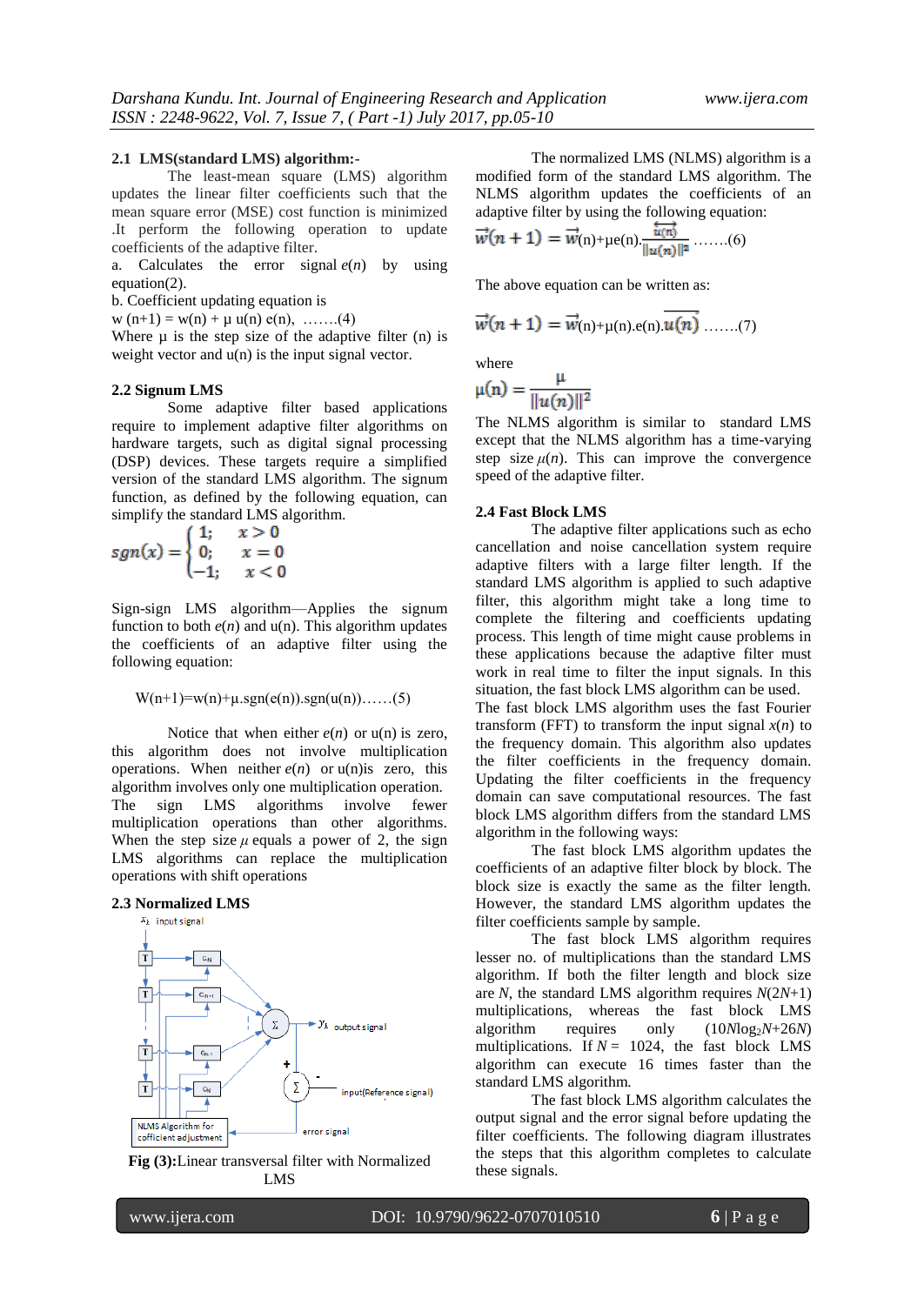

**Fig(4):** Fast Block LMS

## **2.5 RLS Algorithm:**

Recursive least squares (RLS) algorithms exhibit faster [convergence speed,](http://zone.ni.com/reference/en-XX/help/372357A-01/lvaftconcepts/aft_monitor_behave/#convergence) and do not have the [eigen value spread](http://zone.ni.com/reference/en-XX/help/372357A-01/lvaftconcepts/aft_algorithms/#eigenvalue) problem. However, RLS algorithms involve more complicated mathematical operations and require more [computational](http://zone.ni.com/reference/en-XX/help/372357A-01/lvaftconcepts/aft_choose_algorithm/)  [resources](http://zone.ni.com/reference/en-XX/help/372357A-01/lvaftconcepts/aft_choose_algorithm/) than LMS algorithms. RLS algorithm performs the following operations to update the coefficients of an adaptive filter.

- 1. Calculates the error signal  $e(n)$  by using the equation no.(2) as
	- $e(n) = d(n) y(n)$ .

2. Updates the filter coefficients by using the following equation:

$$
\vec{w}(n+1) = \vec{w}_{(n)+e(n)} \cdot \vec{k}_{(n) \dots \dots (8)}
$$

where  $\vec{w}(n)$  is the filter coefficients vector and  $\vec{K}(n)$  is the gain vector.  $\bar{\mathcal{K}}(n)$  is defined by the following equation:

$$
\overrightarrow{k(n)} = \frac{p(n).u(n)}{\lambda + u(n)^{T}.p(n).u(n)}
$$
......(9)

where  $\lambda$  is the forgetting factor and  $P(n)$  is the inverse correlation matrix of the input signal.[adaptive signal theory]

 $P(n)$  has the following initial value  $P(0)$ :

$$
p(0) = \begin{bmatrix} \delta^{-1} & 0 & 0 \\ 0 & \delta^{-1} & 0 \\ 0 & 0 & \delta^{-1} \end{bmatrix}
$$

where  $\delta$  is the regularization factor. The standard RLS algorithm uses the following equation to update this inverse correlation matrix.

 $p(n + 1) = \lambda^{-1} p(n) - \lambda^{-1} \vec{k}(n) \cdot u(n)^T \cdot p(n)$ (10)

# **III. SIMULATION RESULTS AND DISCUSSION**

In this section, test results of various noise cancellation systems simulated in MATLAB are presented. The performance comparison is presented

in figures, which shows the error signal, amplitudes of actualization coefficients and transmission characteristics of adaptive filtering algorithms based noise cancellers.





**Fig** (5): shows input signal, signal+ noise signal, output signal, error signal

#### **3.2 Different signals of NLMS**



**Fig(6):** shows input, signal +noise, output & error signal of normalized LMS

## **3.3 Actualization cofficients of various filtering algorithm**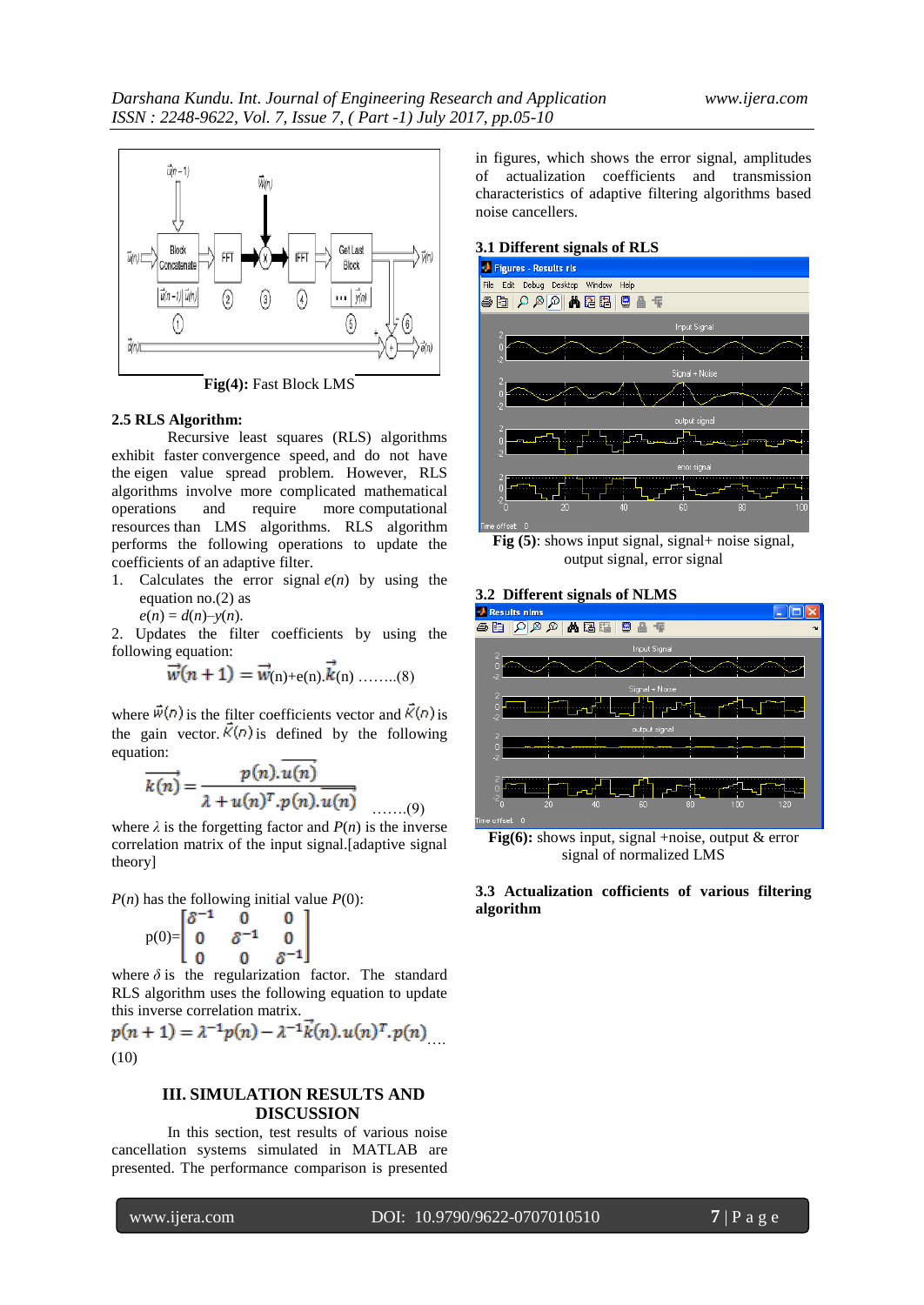# *Darshana Kundu. Int. Journal of Engineering Research and Application www.ijera.com ISSN : 2248-9622, Vol. 7, Issue 7, ( Part -1) July 2017, pp.05-10*









**3.3.3 Signum-signum LMS**



**3.3.4 Normalized LMS & RLS** 



**3.4 Error signals of various adaptive filtering algorithms**

3.4.1 RLS & Signum-signum LMS



**3.4.2 Fast Block LMS**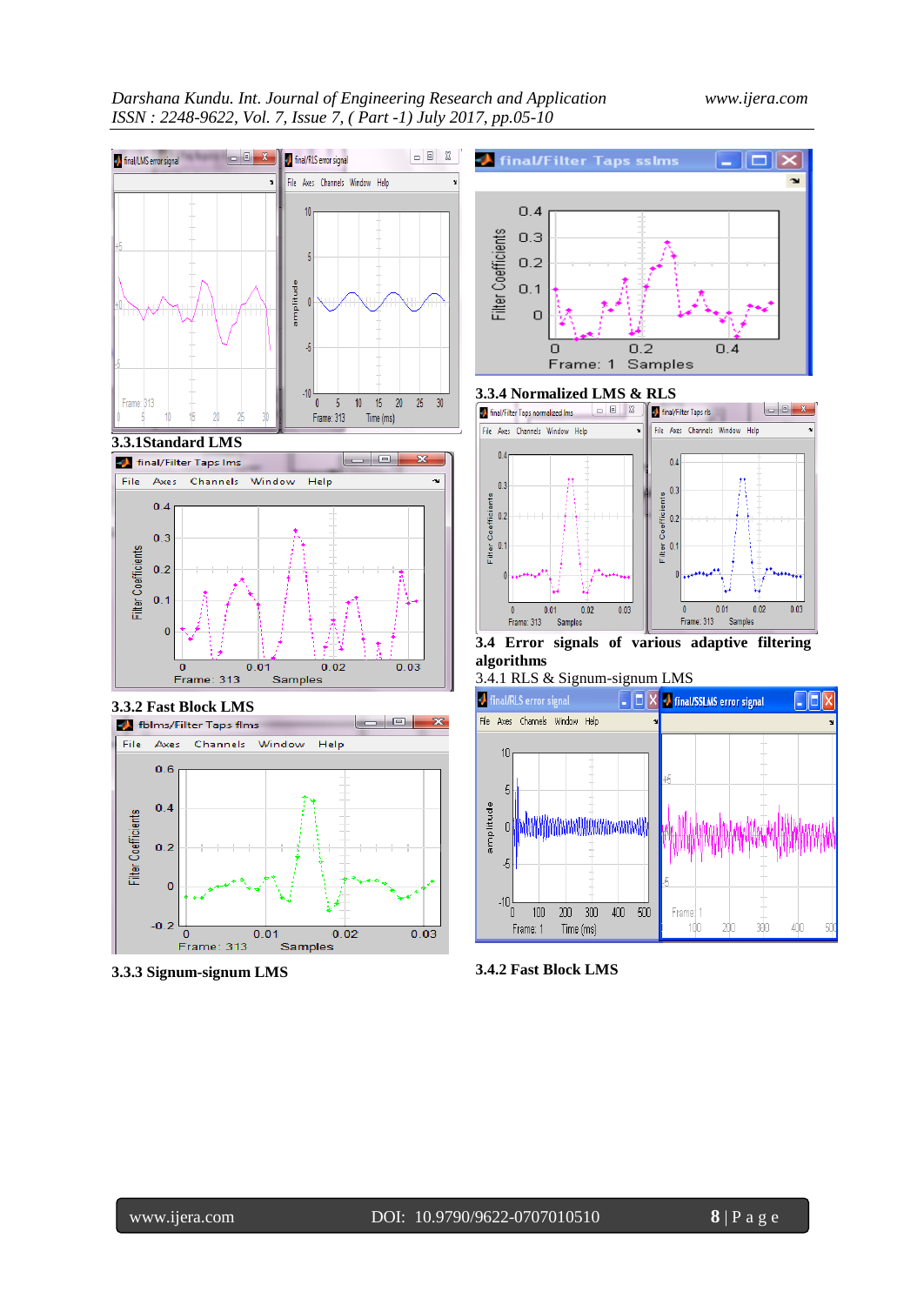

















## **3.5.5 RLS & Normalized LMS**



From the simulation results it can be seen that NLMS perform better than LMS whereas the merits of LMS is memory and number of computational operations requirement is less. It has been observed that there is always tradeoff between step size and MSE, the capability of noise cancellation depends on the number of samples taken into consideration. Fast Block LMS is designed to provide similar performance to the standard LMS algorithm while reducing the computational complexity. Simulation shows that Fast Block LMS offer comparable performance with respect to standard LMS and RLS in addition to a large reduction in computation time for higher order filters, Signum Signum LMS algorithm involve very less